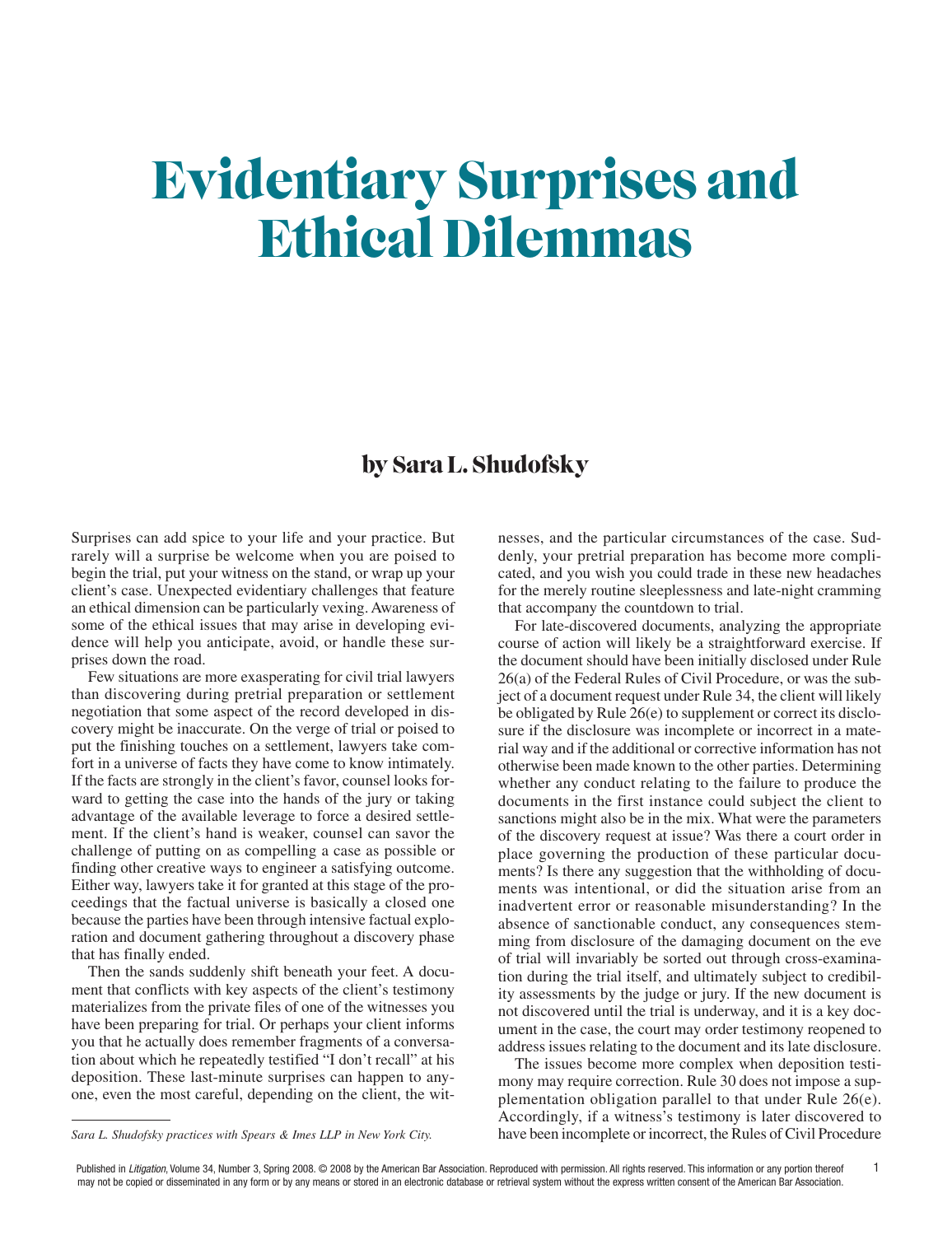do not themselves mandate correction. At trial, there will be many occasions when counsel will decide as a strategic matter that corrective testimony is best offered on direct examination, to minimize the negative impact of the disclosure if it is reasonably anticipated that the other side will probe into the subject. But where the topic is not likely to be explored on cross-examination, such as where the door was effectively shut during deposition on a collateral matter, the other side may be unlikely to explore it again. Where the rules do not require supplementation or correction, is there an ethical obligation that may nevertheless kick in, mandating a correction to the record developed in discovery?

That question is governed by Rule 3.3 of the Model Rules of Professional Conduct, covering a lawyer's obligation of "Candor Toward the Tribunal." Model Rule 3.3(a) provides that a lawyer shall not knowingly "offer evidence that the lawyer knows to be false. If a lawyer . . . has offered material evidence and comes to know of its falsity, the lawyer shall take reasonable remedial measures . . ." One threshold question is whether the rule is implicated by pretrial discovery. If so, case-by-case factual determinations have to be made as to whether the "knowledge" and "materiality" tests have been passed.

In Formal Opinion 93-376, titled "The Lawyer's Obligation Where a Client Lies in Response to Discovery Requests," the ABA Standing Committee on Ethics and Professional Responsibility ruled that Model Rule 3.3(a) governed the conduct of a lawyer whose client informed her after the fact that the client had lied in responding to interrogatories and deposition questions and had supplied a falsified document in response to a request for production. Although only pretrial discovery was at issue—the false deposition testimony and document would not become "evidence" until presented to the court or jury—the committee determined that their mere "*potential* as evidence and their impact on the judicial process trigger the lawyer's duty to take reasonable remedial measures" under Rule 3.3(a). ABA Standing Comm. on Ethics and Prof'l Responsibility, *Formal Op*. *93-376*, at p. 3 (1993) (emphasis added). Under these circumstances, the committee found, the duty of candor toward the tribunal under Model Rule 3.3 might trump the lawyer's duty under Model Rule 1.6 to maintain the client's confidences.

Guided by the applicable rules of the relevant jurisdiction, counsel faced with misleading, incomplete, or untrue deposition testimony will therefore need to make case-by-case determinations regarding what obligations apply under the circumstances, and about how best to comply with these duties while also maintaining confidentiality and loyalty to the client. If the problematic deposition testimony does not go to any material issue in the case and could not undermine the witness's credibility (or even be introduced for that purpose given its collateral nature), you might reach a reasonable determination that no obligation to correct exists. But if the deposition testimony rises to the level of falsity, and if it goes to substantive issues in the case or to the witness's credibility in a material way, your duty as an officer of the court will likely come into play.

How to discharge that duty is another matter.You may have to correct the record, but that does not give you license to do so in a way that is more damaging to the client's interests than absolutely necessary. Indeed, counsel's duties of loyalty and confidentiality require you to assess remedial options short of outright disclosure. Although the requirement to correct the record may in the extreme case trump your duty to keep the client's confidences, you must attempt to make the correction in a way that maintains confidentiality. Even in the case of perjury, "incomplete or incorrect answers to deposition questions may be capable of being supplemented or amended in such a way as to correct the record, rectify the perjury, and ensure a fair result without outright disclosure to the tribunal." *ABA Formal Op. 93-376,* at p. 3. Depending upon the circumstances, the correction need not be accompanied by bells and whistles and a ringing mea culpa. Skillful advocacy and zealous client representation must invariably guide you in determining how best to set things right. Lawyers should also be mindful that even where the law clearly does not require a correction, there are many cases where corrective action might still be the prudent choice given, among other considerations, the risk that the information may come to light and that failure to take corrective action could undercut counsel's credibility with the court. Under such circumstances, good advocacy may lead you to disclose even when no formal duty arises.

Determining whether a duty to correct the record has been triggered can be particularly challenging when pursuing settlement. If there has been no indication that opposing counsel is relying in any way on the problematic testimony in negotiating a settlement, must the record nevertheless be corrected prior to a resolution? Because a lawyer cannot rely on the client's false deposition testimony in negotiating the terms of a settlement, it is a fair question whether the lawyer is implicitly doing so by not correcting the record. Moreover, it is a reasonable assumption that in weighing his own client's settlement position and determining the best strategy for negotiation, opposing counsel has calculated the client's litigation risks, an assessment based in part on how he gauges the relative strengths and weaknesses of the evidence. It may therefore also be appropriate to assume that counsel's assessment has rested in some measure on the false deposition testimony, which goes to material facts in the case. Consistent with the latter two assumptions, some courts have found that a lawyer's obligation under Model Rule 3.3 to disclose material facts to the tribunal implies a duty to make a similar disclosure to opposing counsel in pretrial settlement negotiations. *See ABA Formal Op*. *93-376*, at pp. 2-3 (citing *Kath v. Western Media, Inc.*, 684 P.2d 98, 100-02 (Wyo. 1984); *Virzi v. Grand Trunk Warehouse and Cold Storage Co.*, 571 F. Supp. 507, 512 (E.D. Mich. 1983)). Needless to say, given the seriousness of these choices and of the consequences that could potentially follow, you must carefully consider your precise obligations in the settlement context under the applicable ethical rules. Compounding the situation is the practical reality that clients will likely be more resistant to correcting the record in the posture of pretrial settlement when the urge to take (or pay) the money and run will be strong.

Assuming a duty to correct exists, the question of how best to effect the necessary correction arises in a particularly acute way during settlement because there is no seamless way to correct the testimony in the way there would be, for example, during a direct exam. If counsel determines she has an obligation to correct in this setting, she should make every attempt to transmit the correction discreetly without unduly disadvantaging the client. Providing an errata sheet is one approach. Depending on the relationship with opposing counsel and the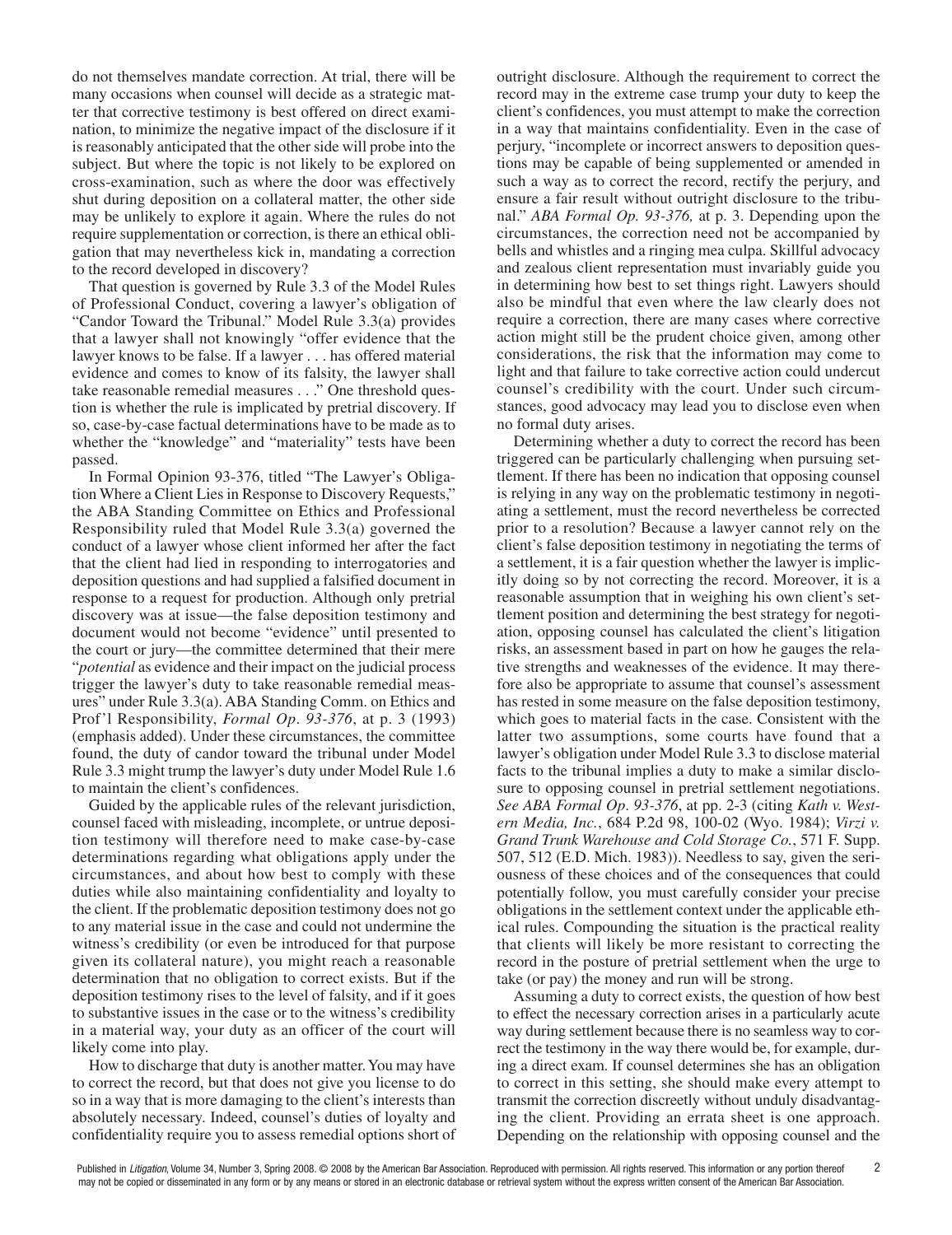stage and tenor of the settlement discussions, an oral representation to counsel may also be effective in complying with Model Rule 3.3 while serving the client's ultimate goals for resolving the case. Counsel should certainly seek specific guidance on this point in materials addressing the applicable ethical rules in the relevant jurisdiction.

Another set of issues presents itself when a client comes into possession of documents outside the discovery process whose provenance is somehow problematic. If that should happen, among the fundamental questions to ask are: Did the client itself obtain the information innocently? Did it induce any wrongful conduct? Was the wrongfulness, from whatever source, so extreme that though the information was innocently obtained, it should nevertheless be excluded as a deterrent to future misconduct? What if the information was wrongfully obtained by the client but would clearly have been discoverable anyway?

Not surprisingly, the case law typically draws a distinction between evidence that came into the party's possession based on the party's own wrongful conduct, and evidence obtained wrongfully by another but which thereafter came innocently into the party's possession. In the former case, courts have exercised their inherent authority to exclude the evidence wrongfully obtained by the party. In the latter, numerous courts have allowed the party to use the evidence as long as the party played no role in inducing the misconduct and if the information would otherwise have been discoverable. *See, e.g., Shanahan v. Vallat*, No. 03 Civ. 3496 (PAC), 2006 WL 3317018, at \*1-2 (S.D.N.Y. Nov. 15, 2006); *Madanes v. Madanes*, 186 F.R.D. 279, 292-93 (S.D.N.Y. 1999).

These principles guided the court, for example, in the case of an attorney who provided his client, the defendant, with documents the attorney had obtained from the plaintiff during prior litigation on behalf of another of the attorney's clients. In providing the documents to his client, the attorney was violating a settlement agreement in the prior case that required the destruction or return of the documents.Although the lawyer's conduct was improper, the court did not require the defendant to return the documents because there was no evidence it had induced the attorney to provide the information; the mere fact that the provider of the information acted improperly was not determinative. *See Schlaifer Nance & Co., Inc. v. Estate of Warhol*, 742 F. Supp. 165, 166-67 (S.D.N.Y. 1990). Of particular interest, the court ruled as it did in spite of "the temptation to extend the principle that a client should not benefit from the wrongdoing of his attorney." *Id.* at 167. The rationale underlying these decisions is that sanctioning the innocent receiver would not have a deterrent effect because "the punishment would fall on the blameless party" and not on the wrongdoer, "who may have no interest in the litigation." *See Madanes*, 186 F.R.D. at 292.

Courts also compare the parties' relative degrees of complicity in making determinations as to whether to permit use of the evidence. Thus, for example, where a plaintiff secretly removed information from a computer disk the defendant kept secure in a desk drawer—conduct that would have justified the preclusion of its use in the litigation—the court declined to impose that sanction because the defendant itself engaged in misconduct by subsequently destroying the disk, which would have been subject to disclosure in the normal course of discovery. *See Fayemi v. Hambrecht and Quist, Inc.*, 174 F.R.D. 319, 325-27 (S.D.N.Y. 1997). A fair reading

of these cases is that if the party is not complicit and the document would otherwise have been discoverable, the party will likely be free to use the information even if it was improperly obtained by someone else.

Although the outcomes of such cases may not be hard to predict, these situations can be sticky, and they can put counsel in some very uncomfortable positions with clients, opposing counsel, and the court. To be best positioned to deal immediately and effectively with them, counsel should track the provenance of documentation in the case, and red flags should fly early on with respect to documents that are questionable on their face. Above all, these situations underscore the primary importance of being well versed in the universe of relevant documents and of impressing upon clients the necessity of full disclosure to counsel.

Ethical issues can also sometimes surprise you in the course of preparing witnesses to testify at trial. One particularly thorny area involves preparing a witness who is mentally challenged, a situation that can add several shades of gray to the line between improper coaching and fair preparation. Take the example of a witness who was being prepared to give trial testimony to support an award of damages for emotional distress in a civil rights case. The defendant had discriminated against the witness by denying him housing services and repeatedly spewing graphically venomous rhetoric against people with physical disabilities. Present during the pretrial session were trial counsel, who did not represent this particular witness, and the witness's own counsel, there to participate in the preparation of his client for trial.

In the course of preparing the damages testimony, trial counsel put the following core question to the witness: "How did the defendant's conduct make you feel?" The witness responded, "I felt bad." Attempting to draw more detail from the witness in this important substantive area, trial counsel explained that it would be useful for the jury to hear a more expansive description of his emotional reaction to the defendant's conduct, if in fact he had experienced any additional emotions and was comfortable sharing them with the jury. When the same question was posed, however, the witness gave the same answer: "I felt bad." That second response prompted the witness's lawyer to launch into a speech, the primary theme of which was: "If you don't say more than 'I felt bad,' you're not going to get any money from the jury."

The line between a lawyer's appropriate attempt to draw out specific testimony and improper coaching is sometimes a fine one. It is not hard to recognize the classic species of overthe-top coaching; every practitioner has seen or read about such horror stories and the sanctions that follow. Here, however, the issue spotting was not so clear because the witness was probably just having difficulty comprehending what was being asked of him, in part due to a mental impairment. The communication problem, moreover, was exacerbated by the witness's severe hearing deficit—ironically, the very basis for the discrimination against him. With minimal hearing function and a limited facility to read lips, the witness was clearly not grasping every spoken word addressed to him, nor did he understand every word conveyed through written communication using a laptop. On the other hand, the witness was clear in describing the discriminatory incidents he had endured, and he had taken all the steps necessary to pursue his rights under the law.

Under these circumstances, it is certainly appropriate for a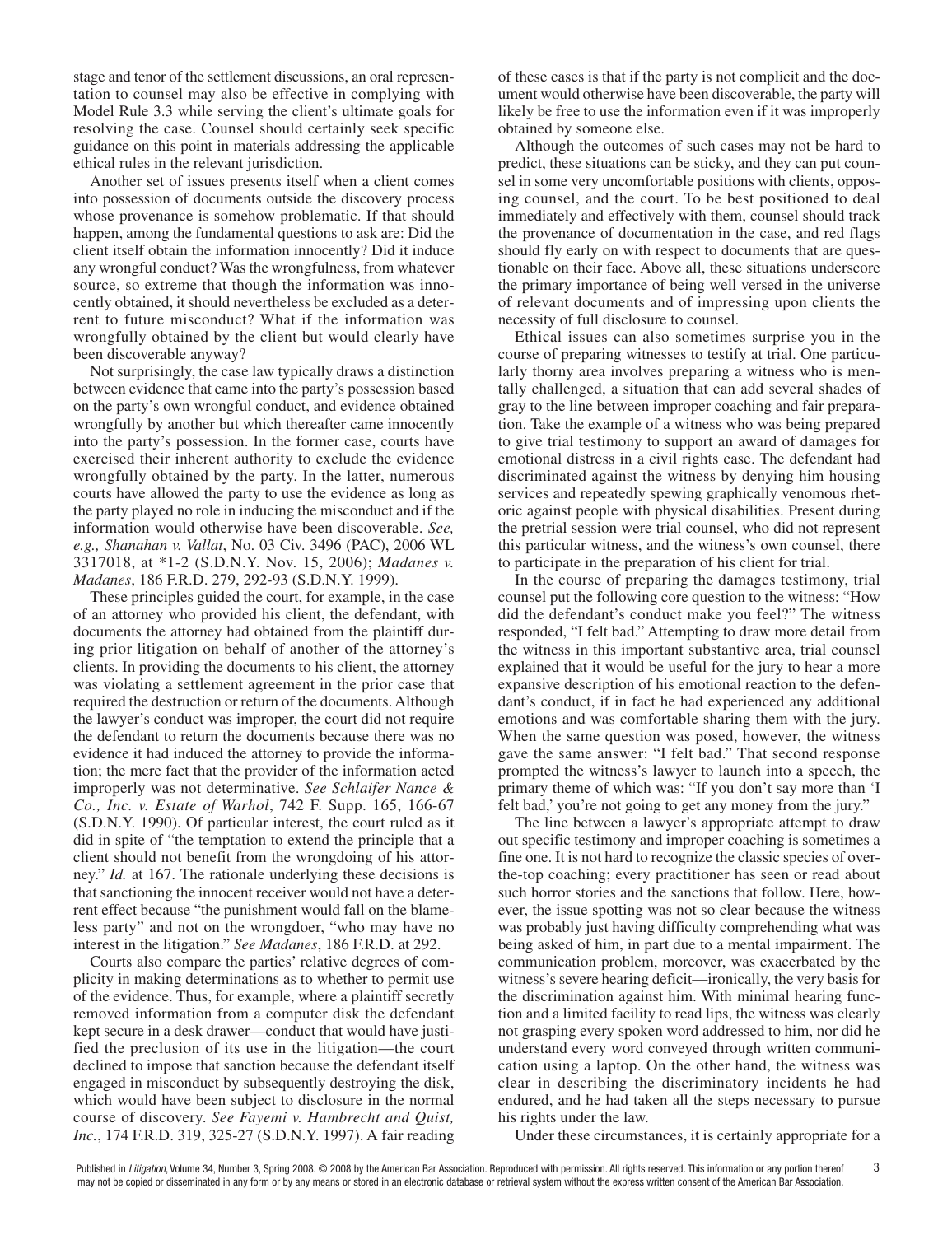lawyer preparing her client for trial to explain the importance of giving the jury the most complete account possible of his emotional distress. Further, it is entirely appropriate for the lawyer to explain the likely bases for the jury's assessment of an appropriate damage award. Given the comprehension barriers at issue here, achieving these goals could well have required lengthy, even painstaking, pretrial sessions.

What is not appropriate, however, is for a lawyer to approach the topic of damages in a way that suggests to her client that he had better come up with a more descriptive account of his emotional reaction if he wants to walk away from the trial with a significant damage award. By expressly linking the desired testimony and the monetary end result, with no mitigating discussion or explanation, the lawyer here risked crossing the line, implying what the client's testimony ought to be instead of ensuring that he provide a truthful account of what he actually experienced. While the border demarcating effective witness preparation from improper coaching can be hazy, especially in the somewhat amorphous context of emotional distress evidence, counsel in such contexts must make clear to the client that his obligation is to tell the truth, notwithstanding whatever award the truth might support.

In the end, the client in this case proved impervious to his lawyer's coaching suggestion. Lawsuit or no, the discrimina-

## The line between drawing out specific testimony and improper coaching is a fine one.

tory conduct at issue had apparently not taken a significant emotional toll upon him. At trial, he testified as to all the details of the discrimination and about his efforts to right the wrong he fervently believed had been perpetrated against him. But when asked how the defendant's conduct, egregious as it was, made him feel, he responded simply: "I felt bad." The jury returned a verdict against the defendant but awarded the plaintiff just a few thousand dollars in damages for emotional distress, though the punitive damages award that followed came in much higher.

An even more fundamental question counsel may have to grapple with when putting on a witness with limited mental facility is the degree to which the witness might appear to have been coached based upon his difficulty in responding and maintaining his ground under rigorous cross-examination. In the trial discussed above, the witness was able to articulate the discrimination he faced on direct examination, sharing very specific recollections of who said what and when and thereby conveying a compelling tale of discriminatory animus. But he was painfully at a loss when it came to understanding and engaging on other topics that fell within the bounds of fair cross-examination. He could convey a simple narrative but was unable to comprehend the more nuanced layers of cross-examination. The witness in such a case might appear to have been improperly coached, when in fact he was simply operating within the narrower confines of his abilities.

Moreover, such a witness may innocently blurt out what his counsel said to him in anticipation of questions about the preparation itself, and he may characterize those remarks as what counsel "told" him to say, further suggesting improper coaching when none actually took place. Here, the tension between questioner and witness reached a critical point when defense counsel ultimately challenged the witness's very competence to testify. Asked if he understood the oath he had taken at the start of his testimony, the witness quickly answered affirmatively. But faced with the follow-up question, requiring him to state his understanding of the meaning of that oath, the witness hesitated, and precious seconds passed. He then reached for the keyboard in front of him and typed out his answer, projected simultaneously on a large screen to the jury: "To tell the truth . . . under God."

Witnesses are rarely found incompetent to testify, as there are no threshold mental capacity requirements under the Federal Rules of Evidence. Rule 601 provides that "Every person is competent to be a witness except as otherwise provided in these rules." And as the Advisory Committee's Note to Rule 601 states, a "witness wholly without capacity is difficult to imagine." Accordingly, lawyers will rarely have to face the core ethical question of whether there is an impediment to even offering the witness at trial. But related issues could certainly arise, especially if you have a disability rights practice. For these and other cases, be conscious of the vulnerabilities presented by witnesses with limited mental acuity. More specifically, be aware of the heightened potential for crossing the line into improper coaching and of the importance of assessing how the witness's ability to tell her story is likely to be perceived by the court or jury.

Moving from the serious to the ridiculous, sometimes a strategic blunder in a nonsubstantive area like witness logistics can create an awkward issue that skates close to triggering counsel's ethical obligations. For example, lawyers for the plaintiff in a civil jury trial kept their witnesses in the courthouse following their appearance during the plaintiff's case-inchief, in the event the witnesses should prove necessary to a rebuttal case. The defendants—ten individuals who at the start of the trial were represented by counsel, but who opted midtrial to shed their representation and proceed pro se—happened to see the witnesses in the building and then informed counsel that they might wish to recall the witnesses during the defense case. Having been so notified, were counsel for the plaintiff obligated to keep the witnessesin the courthouse, or could they have directed them to leave the premises?

The issue raised in this example is really not an ethical one, but in the heat of trial it can certainly feel that way. The witnesses here were not in the courthouse pursuant to a subpoena or other court order, or by any kind of stipulated agreement between the parties. Counsel could have sent the witnesses home and left it to the defendants to take the necessary steps to get them back. Had the witnesses returned to their workplaces or homes after their initial appearances, the court would probably not have permitted their recall given the inevitable delay it would have caused and the unduly duplicative nature of the testimony, particularly where a jury's time and convenience were at issue. Moreover, the defendants' lawyer had the opportunity to cross-examine the witnesses during the plaintiff's case and took advantage of that opportunity. Under these circumstances, plaintiff's counsel was certainly under no obligation to facilitate a second bite at the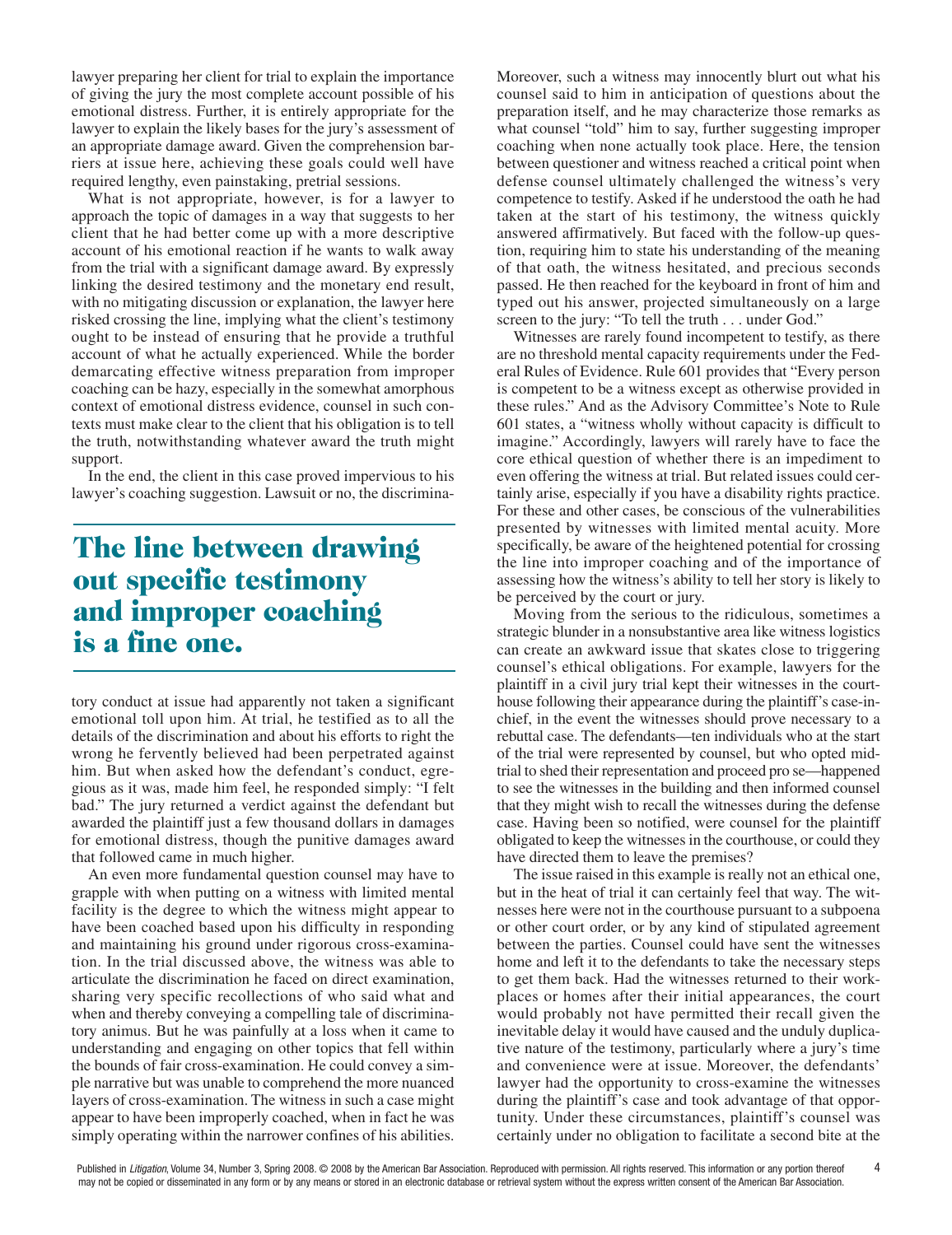apple for the defendants.

Practical considerations, however, sometimes dictate a different approach, and this was one such occasion. Given the unusual procedural posture of the case, raising the specter that the defendants might not have been served effectively by their former counsel, it was appropriate for plaintiff's counsel to take into consideration the likelihood that the court would be sympathetic to the pro se defendants'desire to cross-examine key witnesses themselves. Counsel could also anticipate that the court would likely be displeased with any gamesmanship associated with sending the witnesses home only upon learning of defendants' renewed interest in them, when the witnesses had been hanging around the courthouse for days in the event of a potential rebuttal.

In the end, plaintiff's counsel opted to instruct the witnesses to remain in the courthouse pending the pro se defendants' application to the court for permission to recall them. That approach proved well founded, as the court ultimately allowed the recall of both witnesses and specifically permitted them to be re-examined about the same subjects covered in their original appearances on the stand. Despite the strategic blunder, the plaintiff received a favorable verdict. But counsel also received a very practical reminder that, in the crazed world of trial preparation, where serious ethical issues can crop up unexpectedly, there is no sense in exacerbating matters with a miscue that may one day be fodder for an entertaining war story, but in the meantime could make for a really bad day at the office.

With these unpleasant scenarios in mind, counsel would be wise to consider the various preventive steps to minimize the likelihood of having to face them in the first place. Here are some guidelines that should be on the checklist:

**Give clear directives to the client about sharing everything with counsel.** Effective communication between counsel and client is critical to the effective presentation of the client's case and relevant to the avoidance of quagmires involving inaccurate deposition testimony or the last-minute discovery of documents. Taking the time to impress upon the client the need to be forthcoming about the facts and the available documentation seems like an obvious rule of thumb, but in the hectic pace of litigation it is a guiding principle that can, remarkably, be overlooked. The lawyer litigating a civil case should convey emphatically to the client that she needs to hear absolutely everything about the events giving rise to the litigation. Much of the burden will fall on the lawyer to ask the questions necessary to drill down into the facts. But while there is certainly a premium on thorough exploration of the issues by counsel, clients need to know that the burden is also affirmatively on them to be thorough and complete in disclosing the "bad" as well as "good" facts and ensuring the identification and availability of all relevant documents. Savvy consumers of litigation services who have been through past wars may be aware of the general maxim that witnesses should not do the work of lawyers—meaning that if the lawyers do not ask for the information, the witnesses should not volunteer it. Clients may apply a similar principle to their relationships with their own lawyers, whether benignly or with the calculated design of seeing whether they will be able to get away with suppressing certain information. Clients are people, too, and we are all uncomfortable admitting damaging or embarrassing facts. Or clients simply may not understand the importance

of certain facts to the story, or the likelihood that withholding the information will undercut their credibility regarding more critical matters. Whatever the client's psychology and however you grade her overall candor in providing information, you should be clear and direct about the need for full disclosure.

**Participate directly in identifying the universe of documents.** When hard copies of documents predominate, counsel must take a direct role in ensuring that all relevant pieces of paper are identified for production purposes. Mere reliance, for example, on in-house counsel or others at the client company will not ensure that discovery obligations are met and avert belated unearthing of relevant documents in the twilight of the litigation. Further, in today's electronic world, where document production is no longer about warehouses stacked with boxes of paper, you need to develop a working knowledge of your client's computer systems so that you are in a position to ask the right questions and fully understand the answers. This means, among other things, understanding the client's systems for storage and retention. Many volumes have been written on this subject, but for these purposes document production has to be personal and hands-on to guard against the messy consequences of discovering new sources of information at the eleventh hour.

**Take the necessary time, even if the case is in a hurry.** Litigation can sometimes take on a life of its own and move at a breakneck pace. Particularly when you have been retained by a client to seek a temporary restraining order or when your client is on the receiving end of such an application, events have a way of overtaking even the most experienced lawyer. Most pointedly for purposes of this discussion, when you are drafting a moving declaration in support of immediate injunctive relief or working to beat back the other side's application for such relief, a natural tendency is to run with the facts as they are being spoon-fed to you because the reality is that you lack the luxury of spending the hours needed to verify them. Even then, however, it is critical that you take the necessary time within the expedited framework. You can still ask the questions that must be asked, nail down the essential details, and satisfy yourself that you are getting all the critical facts. In short, take the time you need even when time is of the essence.

**Be clear about the meaning of "I don't recall".** Lawyers appropriately tell their clients in preparation for a deposition or trial not to speculate about matters not within their knowledge. That kind of instruction is obviously important because people have a natural tendency to want to satisfy the questioner with some kind of answer. And speculation may come very easily to the witness, who, after all, will have reasonable guesses as to what happened at that meeting or what the decision maker was thinking when he fired that employee. Given these pitfalls, it is appropriate for counsel to make a clear distinction between what the witness knows and can therefore give testimony about, and what the witness does not remember and therefore has no basis for attempting to discuss. "I don't recall" is often the most accurate answer.

At the same time, witnesses should understand that an incomplete or disjointed memory of an event or only a whiff of a memory still constitutes a "recollection." It is not fair game for a witness who has only a vague memory of an event that is the subject of questioning to answer that he does not recall that event. The party taking the deposition, or cross